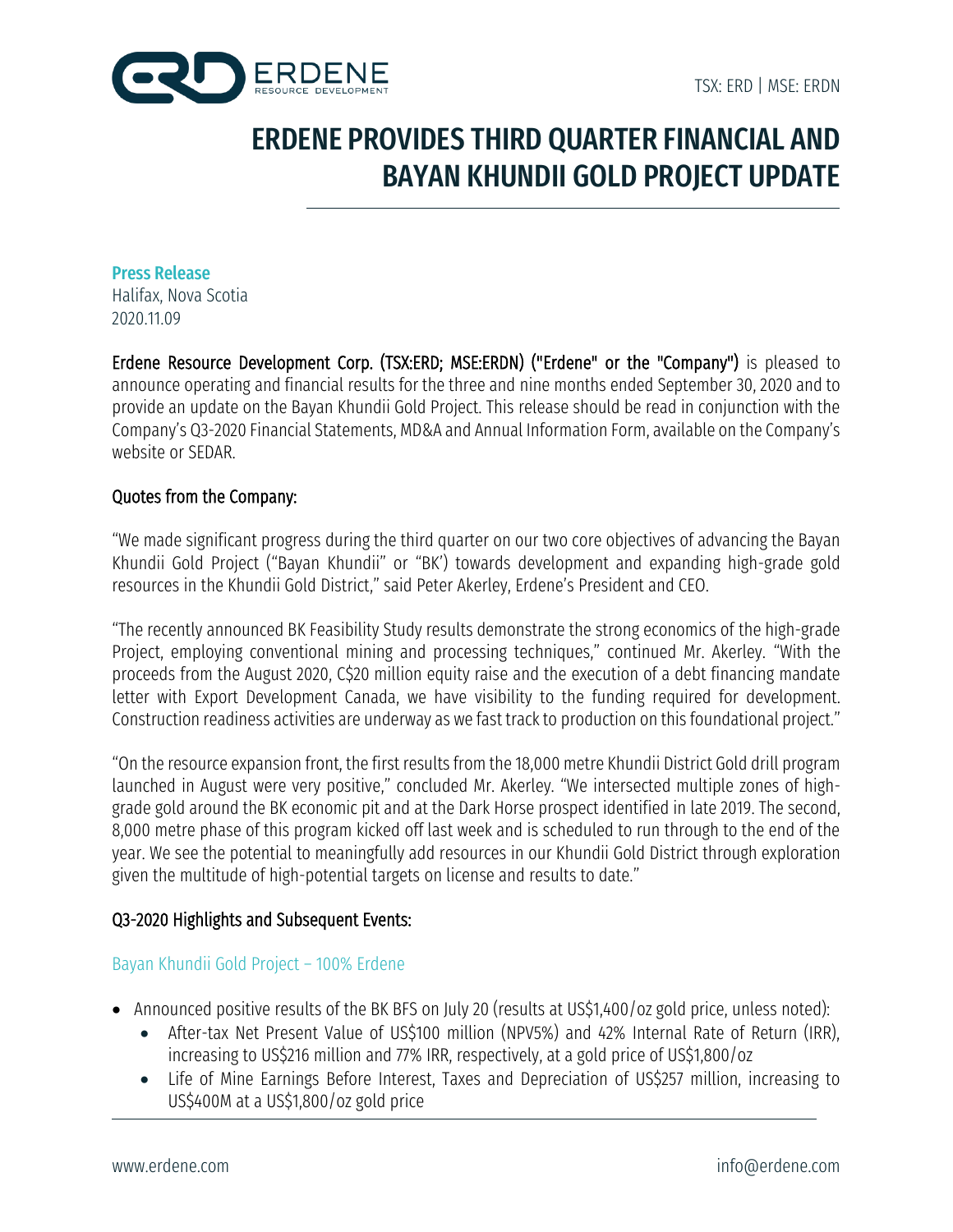

- 381,700 ounces gold recovered over the initial phase of the Khundii Gold District development
- All-in sustaining cost ("AISC") of US\$733/oz and upfront capital expenditure of US\$59 million
- Measured and Indicated Resources of 521,000 ounces gold at an average grade of 3.16 g/t gold
- Proven and Probable Reserves of 409,000 ounces gold at an average grade of 3.71 g/t gold
- Average annual gold production of 63,500 ounces, including 77,600 ounces in Year 2
- Eight-year project, including one-year pre-production, six-year operating life and one-year closure
- Payback period of less than 2 years
- Adjacent high-grade resources and recent discoveries provide excellent growth opportunities
- Significant benefits to Mongolia, including Life of Mine royalties and taxes of US\$103 million and approximately 400 new direct jobs in Bayankhongor Province
- Commenced construction readiness activities for the Bayan Khundii Gold Project:
	- Detailed design and engineering of the processing plant and mine support infrastructure is underway and will be submitted for regulatory approval in Q4 2020
	- The balance of the technical drawings for site infrastructure are expected to be submitted for approval by Q1 2021, allowing for a rapid construction ramp up in Q2 2021
	- Tender and contracting for critical facilities and services has been initiated
	- Environmental monitoring stations have been purchased, are in transport and scheduled for construction in Q4
	- Constructability review, value engineering, and HAZOPS development are also underway
- Continued stakeholder engagement for the ESIA and the Mongolian statutory Detailed Environmental Impact Assessment ("DEIA"):
	- European Bank for Reconstruction and Development ("EBRD") ESIA public disclosure period satisfactorily completed in Q3 2020
	- Additional baseline studies are ongoing, collecting targeted social and environmental data in line with the ESIA commitments
	- Local public consultations and development awareness sessions are ongoing
- Obtained key permits and advanced regulatory approvals required for mine development:
	- Land use permits issued, granting access to an initial approximately 100-hectare area required to construct the BK open-pit and associated surface infrastructure
	- Completed regulatory review of the site general arrangement

# Exploration

- Reported results from the first phase of the 18,000-metre Khundii Gold District exploration program:
	- Midfield North: Expansion drilling on the western and eastern sides of the proposed Bayan Khundii economic pit returned high-grade mineralized intersections:
		- BKD-302 Eastern flank extension: 3.9 g/t gold over 22.4 metres, including 2 metres of 27.5 g/t gold beginning 127 metres down hole (vertical 115m)
		- **EXECT:** BKD-304 Western flank extension: 3.9 g/t gold over 12 metres, including 1 metre of 38.9 g/t gold beginning 206 metres down hole (vertical 144m)
	- Striker SW: At the southern end of the Bayan Khundii economic pit, expanded shallow areas of high-grade mineralization beyond the economic pit and outside of the current resource: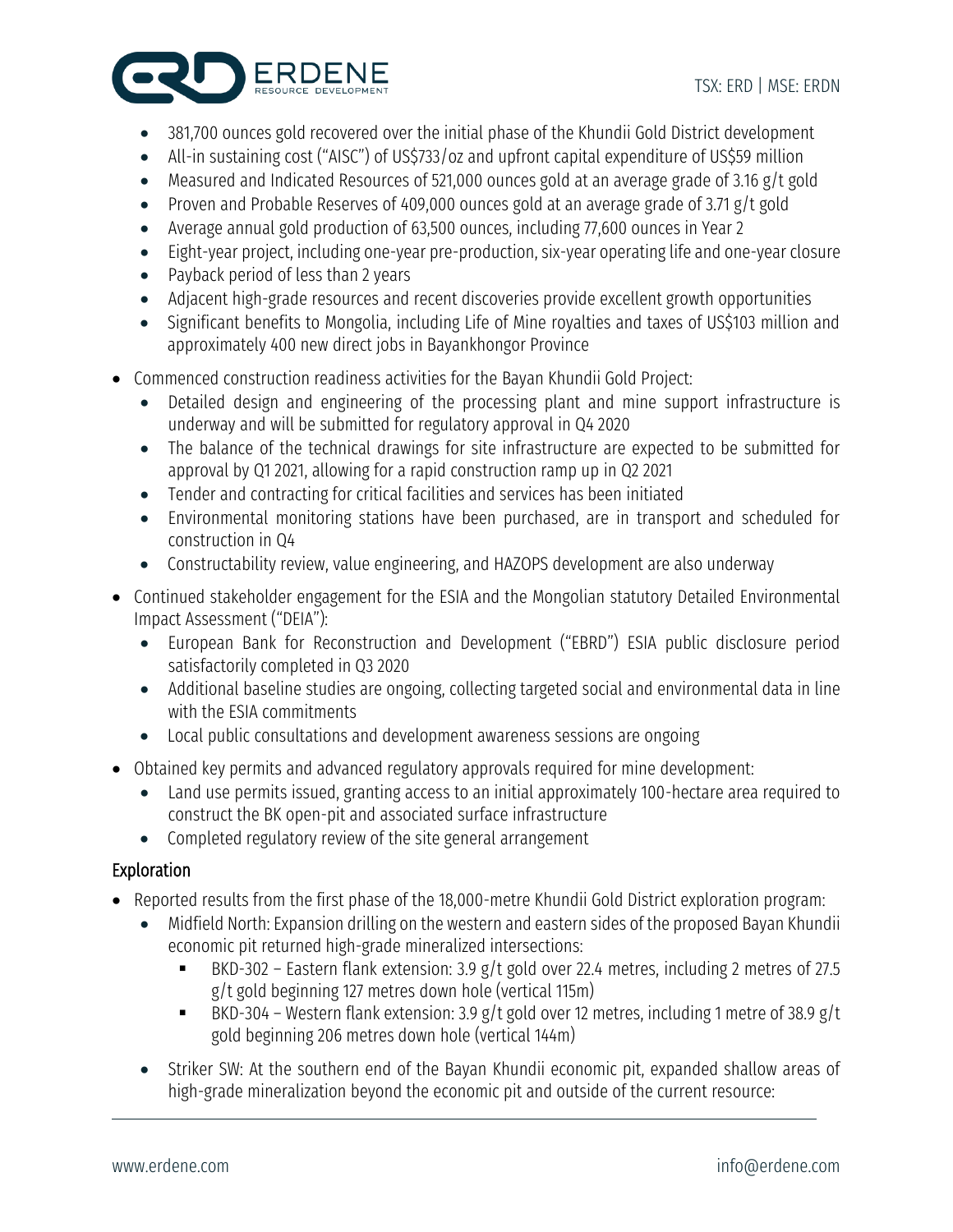

- BKD-310 4.0 g/t gold over 10 metres, including 1 metre of 24.5 g/t gold beginning 14 metres down hole, and 44 metres of 1.0 g/t gold, including 1 metre of 16.2 g/t starting 64 metres down hole
- BKD-312 20.8 g/t gold over 3 metres, including 1 metre of 51.7 g/t gold beginning 13 metres down hole
- Dark Horse: Maiden drilling at 100% owned prospect, discovered in Q4 2019, 3.5 kilometres north of the Bayan Khundii Gold Deposit, intersecting high-grade gold in two of eleven holes:
	- AAD-48 returned 30.6 g/t gold over 1 metre, within a 7-metre zone of highly anomalous gold (up to 0.2  $g/t$ ), beginning 27 metres from the surface
	- **EXECT** AAD-41 intersected 10.8 g/t gold over 1 metre, below trench KMD-03 at a vertical depth of 29 metres, 1.25 kilometres east of AAD-48
- Results pending for 37 holes, totaling 6,370 metres
	- Visible gold reported in nine of the pending holes from the first phase of drilling
	- 8,000 metre second phase initiated on October 27

# Corporate

- Closed \$20 million financing led by \$15 million strategic investment from Eric Sprott on August 11, 2020:
	- Proceeds will be used to advance exploration of the Khundii Gold District and development of the Bayan Khundii Gold Project, and for working capital and general corporate purposes
- Announced conversion of US\$5 million convertible loan held by the EBRD on October 9, 2020:
	- EBRD, one of the largest foreign investors in Mongolia, now holds a significant equity interest
- Executed a mandate letter with EDC for the Bayan Khundii Project Finance
	- Contemplates a senior secured debt facility of up to US\$55 million, subject to satisfactory completion of due diligence and documentation
- Recorded a net loss of \$3,871,340 for the three months ended September 30, 2020, compared to a net loss of \$638,379 for the comparative 2019 period:
	- Exploration and Evaluation expenditures, including capitalized costs of \$3,547,221 in Q3 2020 exceeded expenditures of \$1,745,752 for Q3 2019 largely due to increased exploration work
	- Corporate and administrative expenses, excluding non-cash, share-based compensation and depreciation were \$422,166 for the three months ended September 30, 2020 versus \$216,372 in the prior year quarter due to project finance consultant fees and higher administrative services salary costs.
	- Non-cash, fair value adjustments of \$2,030,963 and accrued interest expense of \$498,035 in the current quarter relate to the EBRD convertible loan

## About Erdene

Erdene Resource Development Corp. is a Canada-based resource company focused on the acquisition, exploration, and development of precious and base metals in underexplored and highly prospective Mongolia. Erdene's deposits are located in southwestern Mongolia's Edren Terrane, within the Central Asian Orogenic Belt, host to some of the world's largest gold and copper-gold deposits. The Company has been the leader in exploration in the region over the past decade and is responsible for the discovery of